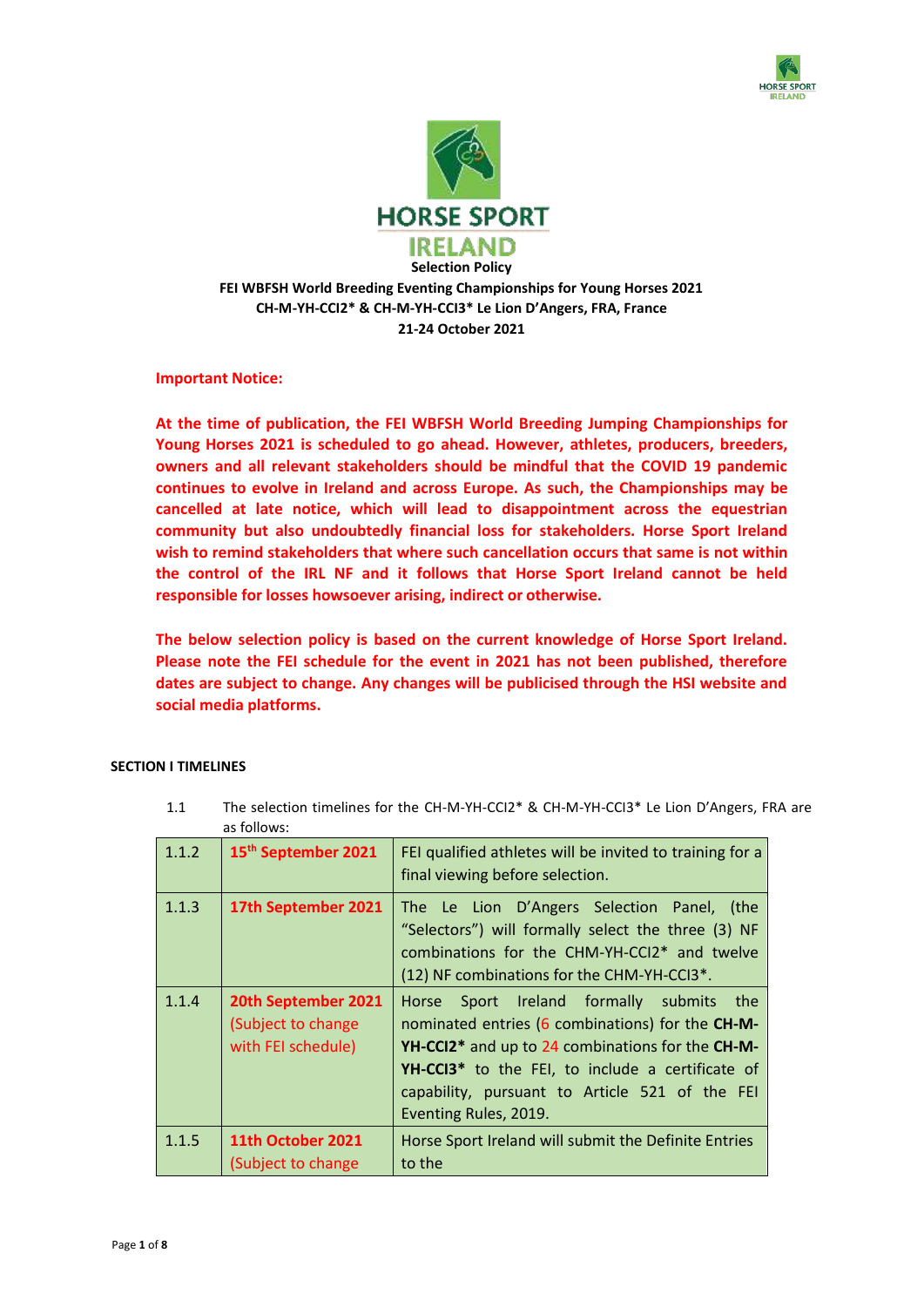

|       | with FEI schedule)                  | FEI.                                                                                                                          |
|-------|-------------------------------------|-------------------------------------------------------------------------------------------------------------------------------|
| 1.1.6 | 13th October 2021<br><b>Kit Day</b> | Selected combinations for both the CH-M-YH-CCI2*<br>& CHM-YH-CCI3 <sup>*</sup> will be invited to official squad<br>training. |

# **SECTION II ELIGIBILITY FOR SELECTION**

- 2.1 An FEI maximum of (3) three 6 year olds and (12) twelve 7 year old horses will be selected to represent the Irish WBFSH Studbooks at the [FEI WBFSH World Breeding Eventing](https://inside.fei.org/fei/events/championships/eventing/le-lion-2018) Championships for Young Horses 202[1.](https://inside.fei.org/fei/events/championships/eventing/le-lion-2018) For the avoidance of doubt, the Irish WBFSH Studbooks are the Irish Sport Horse Studbook (ISH) and the Warmblood Studbook of Ireland (WSI).
- 2.2 All horses must be registered in a Studbook, which is a full member of the WBFSH. Only the Studbook in which the horse in question is first registered, is acceptable for participation at the Championships. The quota for each country is for horses registered in a Studbook which is originally recognised in that country. In Ireland's case, these studbooks are the Irish Sport Horse Studbook (ISH) and the Warmblood Studbook of Ireland (WSI).
- 2.3 All athletes wishing to compete at the **CH-M-YH-CCI2\* & CH-M-YH-CCI3\*** Le Lion D'Angers, FRA, (FRA) must in the first instance achieve a Minimum Eligibility Requirement (MER) in accordance with Article 521 of the FEI Eventing Rules. See FEI Criteria Document <https://inside.fei.org/fei/disc/eventing/main-events/world-young-horses-2021>
- 2.4 It is the sole responsibility of each Eventing Athlete to ensure that as a combination they have the required MER for the level of the Championship. In this case the MER for the **CH-M-YHCCI2\* & CH-M-YH-CCI3\*** Le Lion D'Angers, FRA pursuant to Art.521 is as follows:
	- 2.2.1 All qualifying events must be achieved as a combination.
	- 2.2.2 The FEI deadline for obtaining the minimum eligibility requirements is 3 weeks before the 1st Dressage day of the Championship and must be obtained in the calendar year in question or the preceding calendar year.

|                          | Minimum qualifying events to achieve     |
|--------------------------|------------------------------------------|
| <b>Young Horse</b>       | 1 x CCI 2*S with zero obstacle penalties |
| Championship 6 years old | on XC and max 4 penalties on obstacles   |
|                          | (max one rail down) in the Jumping       |
|                          | test                                     |
| <b>Young Horse</b>       | 1 x CCI2*L + 1 x CCI 3*S, both with zero |
| Championship 7 years old | obstacle penalties on XC and max 4       |
|                          | penalties on obstacles (max one rail     |
|                          | down) in the Jumping test                |

- 2.5 Thereafter, Eventing Athletes, should be mindful that the MER as stated above, is only a **MINIMUM** requirement.
- 2.6 Selectors will prioritise IRL athlete combinations who are capable of achieving a medal at the CH-M-YH-CCI2\* & CH-M-YH-CCI3\* competing with any of the two Irish WBFSH breed codes.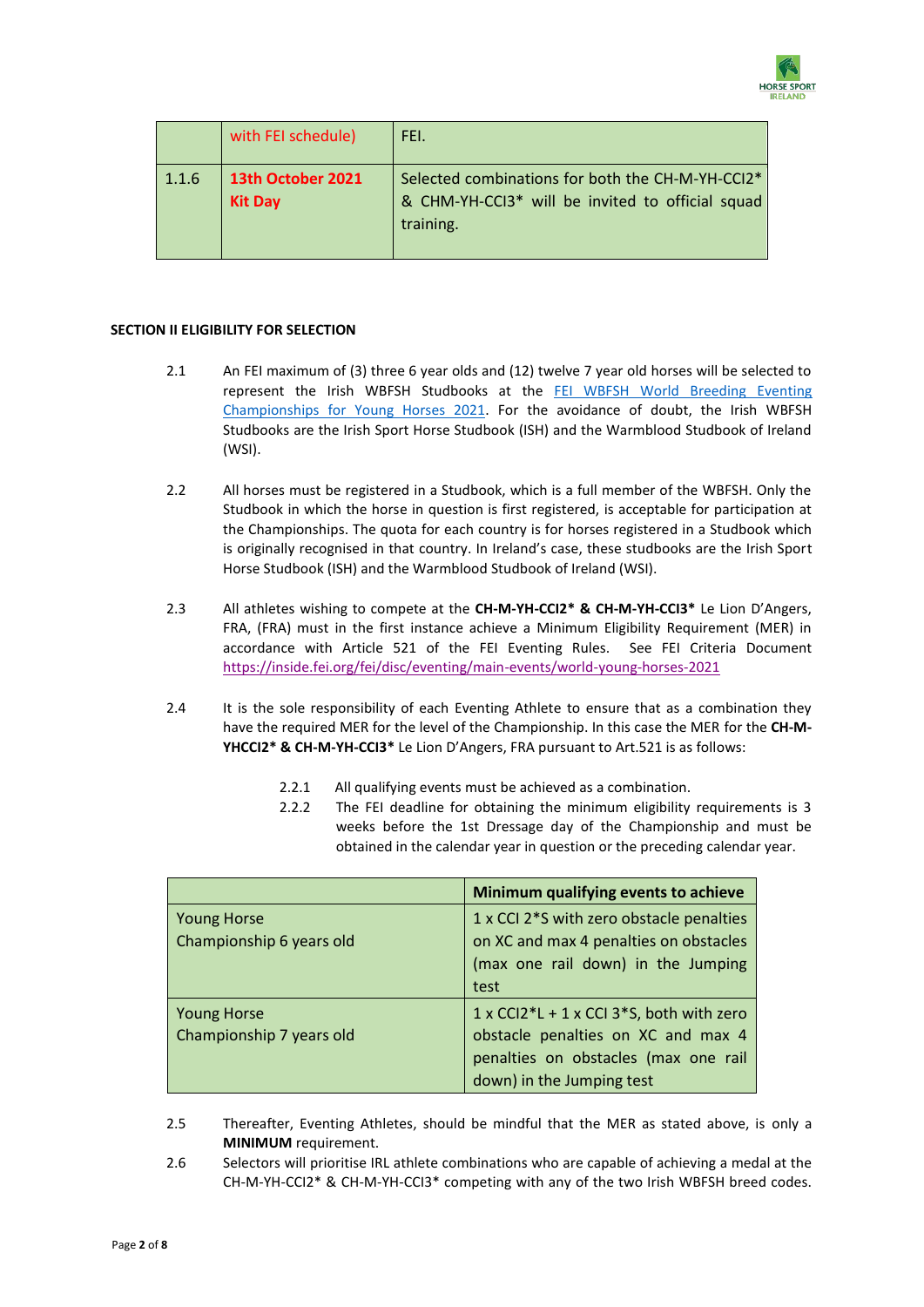

Thereafter, the quota will be filled, where places allow, by IRL athlete combinations competing with non-IRL WBFSH breed codes and/or non-DAFM approved Pedigree Studbooks, where applicable.

- 2.6.1 Where combinations are selected with non-IRL WBFSH breed codes but with DAFM approved Pedigree Studbook Equines, such combinations may be eligible for funding where available.
- 2.6.2 Where combinations are selected with Equines with any other non-IRL WBFSH /non DAFM approved book, such combinations will not be eligible for funding.
- 2.7 Eligible horses must be ridden by FEI Licenced Irish riders.
- 2.8 Eligible horses will be selected irrespective of their country of birth.
- 2.9 The following breeding criteria will be applicable for the IRL WBFSH books:
	- 2.9.1 All horses registered in the Irish Sport Horse Studbook with the breed code ISH, and with sire and dam recorded on their passport
	- 2.9.2 All horses registered in the Warmblood Studbook of Ireland with the breed name Irish Warmblood, and with sire and dam recorded on their passport, are eligible for selection.

# **SECTION III RESPONSIBILITES**

- 3.1 It is the sole responsibility of Eventing Athletes to be fully cognisant of the current FEI Rules for Eventing and the FEI Clean Sport policy.
- 3.2 Athletes must strictly abide by the principles of the following:
	- i. FEI General Regulations;
	- ii. FEI Code of Conduct for the Welfare of the Horse;
	- iii. FEI & HSI Equine Anti-Doping Rules and Equine Controlled Medication Rules and the Human Anti-Doping Rules as set out by the FEI and Sport Ireland;
	- iv. Horse Sport Ireland General Rules, where applicable;
	- v. The Horse Sport Ireland 'Athlete Code of Conduct' and act in a manner that does not bring Horse Sport Ireland into disrepute, please see appendix 1 attached;
	- vi. HSI Social Media Policy, appendix 2;
- 3.3 Prompt communications with the Selectors, appointed Veterinarian and Horse Sport Ireland in relation to the Le Lion D'Angers Programme are required throughout the season.
- 3.4 Athletes must show a commitment to personal fitness and professional behaviour.
- 3.5 All Athletes selected will be required to wear the official Horse Sport Ireland & applicable Studbook designated kit while participating at the **CH-M-YH-CCI2\* & CH-M-YH-CCI3\*** Le Lion D'Angers, FRA.
- 3.6 All FEI qualified athletes a wishing to be considered for selection are required to complete an expression of interest and return same to the Le Lion D'Angers Programme Administrator by 16th August 2021.

# **SECTION IV VETERINARY**

- 4.1 The Selectors and/or Horse Sport Ireland can request that a horse be made available for inspection by the appointed Veterinarian or an appointed Veterinarian at any time. Athletes must comply with this request.
- 4.2 Athletes must notify the Selectors of any change in their horse's health status or of any veterinary issues when they first become apparent.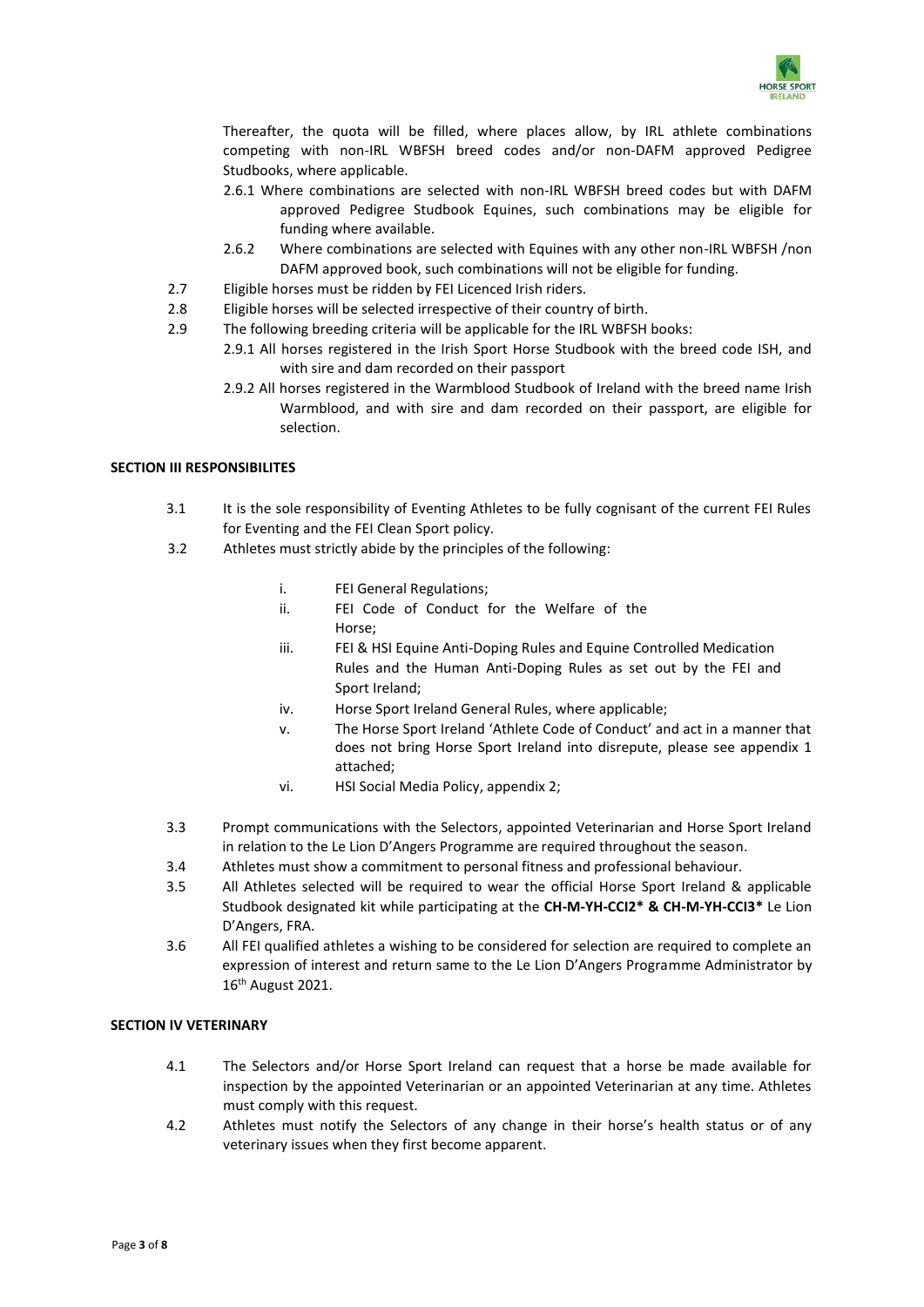

- 4.3 The Selectors and/or Horse Sport Ireland can send the appointed Veterinarian to take a blood and/or urine sample from a horse at any time, for the purposes of testing for prohibited substances, and/or as part of an assessment of the horse's well-being.
- 4.4 Athletes (at their own expense), shall make available, upon the request of the appointed Veterinarian, the veterinary records of horses being considered for selection. In addition, athletes, (at their own expense), shall be responsible for supplying any follow-up diagnostic information requested by the appointed Veterinarian for horses being considered for selection. Athletes, (at their own expense), are to consider any treatment prescribed by the appointed Veterinarian, in consultation with the horse's regular Private Treating Veterinarian. Failure to comply with any request of the appointed Veterinarian may result in the removal of the athlete/horse combination from selection by the Selectors.
- 4.5 Each selected athlete will be required to keep a log book **[Appendix 3]** for their horses in which they must record all feeds, products, treatments, supplements used on or given to their horse from 17<sup>th</sup> September 2021 until the first vet inspection on 20th October 2021. The appointed Veterinarian will be entitled to view this log book at any time. Athletes are required to submit this log book to the Team

Veterinarian on or before departure in line with Rule 8.12 of the Horse Sport Ireland General Rules.

4.6 For the purposes of section IV, the Le Lion D'Angers Selectors reserve their right to remove an athlete combination from selection, where the athlete does not comply with any of the above veterinary requests or the horse is deemed unsound by the appointed Veterinarian and/or Physiotherapist to travel and compete at the **CH-M-YH-CCI2\* & CH-M-YH-CCI3\*** Le Lion D'Angers, FRA. The decision of the Selectors on advice from the appointed Veterinarian and/or physiotherapist is final. A HSI veterinarian and or Physiotherapist may be present on the final viewing day on 15<sup>th</sup> September to examine horses prior to selection.

# **SECTION V SPECIFIC SELECTION CRITERIA**

#### **5.1 SELECTORS**

- 5.1.1 All Selectors will be appointed by the Board of Horse Sport Ireland.
- 5.1.2 The Selectors as a panel will have the knowledge and experience required to select CH-M-YHCCI2\* & CH-M-YH-CCI3\* combinations and will be free from conflicts of interest. Horse Sport Ireland will maintain a register of conflicts of interest and all Selectors will declare any potential or perceived conflicts as soon as they arise.
- 5.1.3 All Selectors will have equal voting rights. Decisions must be reached by a majority and with no abstentions (unless a Selector is required to abstain due to a declared conflict of interest).
- 5.1.4 The Selectors will act throughout as experts and are entitled within this Selection Policy to use their absolute discretion, (save where a combination is successful pursuant to clause 5.2.7, to select athlete/horse combinations for the CH-M-YH-CCI2\* & CH-M-YH-CCI3\* having regard to the criteria set out below. They must at all times use their discretion honestly and with due integrity.
- 5.1.5 The Le Lion D'Angers Selection Panel shall comprise of:

Selector – Lt. Col. Tom Freyne (Chairman) Selector – Janet Murray Selector – Rodney Powell

Hereinafter referred to as (the "Selectors").

- 5.1.6 The specific aim of this Policy is:
	- a) To select combinations capable of achieving a medal at the CH-M-YH-CCI2\* & CH-M-YH-CCI3\* 2021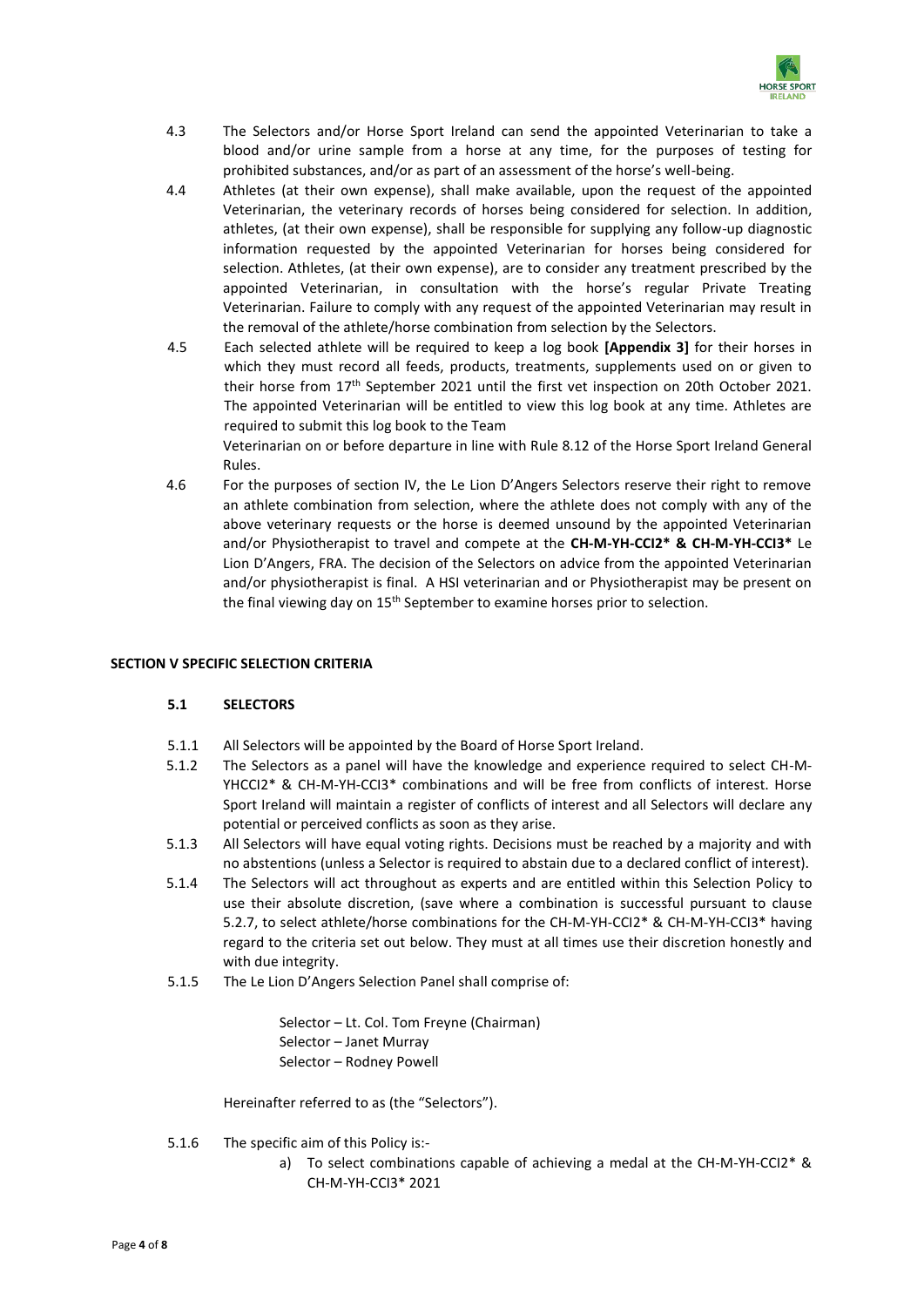

- b) To select the best horses to represent the WBFSH member Studbooks in Ireland
- c) To develop potential Championship team horses for the future.

# **5.2 CRITERIA**

5.2.1 Pursuant to Art.116 of the 2021 FEI General Regulations and the FEI Eventing Rules, Athletes are invited by the Organising Committee through their NF. The following are the maximum number of horses per NF (including host NF):

| Maximum number of horse per athlete: $\parallel$ 3 for the CH- 2* & 12 for the CH-3* |  |
|--------------------------------------------------------------------------------------|--|
|--------------------------------------------------------------------------------------|--|

2 horses per athlete for the entire event: whether 2 in the CH- 2\* if not limited by excessive number of entries whether 2 in the CH- 3\* if not limited by excessive number of entries whether 1 in the CH- 2\*+ 1 in the CH- 3\*, please see FEI Memo <https://inside.fei.org/fei/disc/eventing/main-events/world-young-horses-2021>

# **CH-M-YH-CCI2\* - 6 year old category**

- 5.2.2 In order to retain a squad place for the CH-M-YH-CCI2\* the following competition and general measurers will be considered by the Selectors.
- **5.2.3** In addition to the MER for CH-M-YH-CCI2\*, the Selectors have set a minimum dressage score of **65%** to be achieved at international events in order to be considered for selection.
- 5.2.7 For 2021, Athletes have an opportunity to **'win'** an automatic squad place for the CH-M-YHCCI2\* where the combination win  $(1<sup>st</sup>$  place) in a CCI2\*S at an International Horse Trials in Ireland or the UK. In the event no IRL combination wins a 2\*S event, the squad place will revert to the discretion of the Selectors.

# **CH-M-YH-CCI3\* - 7 year old category**

- 5.2.8 In order to retain a squad place for the CH-M-YH-CCI3\* the following competition and general measures will be considered by the Selectors.
- **5.2.9** In addition to the MER for CH-M-YH-CCI3\*, the Selectors have set a minimum dressage score of **63%** to be achieved at international events in order to be considered for selection.

# **Competition & General Measures applicable for the 6 & 7 year olds.**

5.3.1 The Selectors will select combinations based on their performances at any national Eventing Ireland or BE events or international events throughout the 2021 season, such selections will be made by the Selectors in their absolute discretion to achieve the best possible result at the CH-M-YH-CCI2\* & CH-M-YH-CCI3\* Le Lion D'Angers, FRA.

- 5.3.2 In assessing the performances of combinations, the Selectors will consider the following **Competition Measures:**
	- i. The final score (across all three phases of the competition);
	- ii. The scores achieved in each individual phase; and
	- iii. The final placing of the Combination (note that the score and the placing of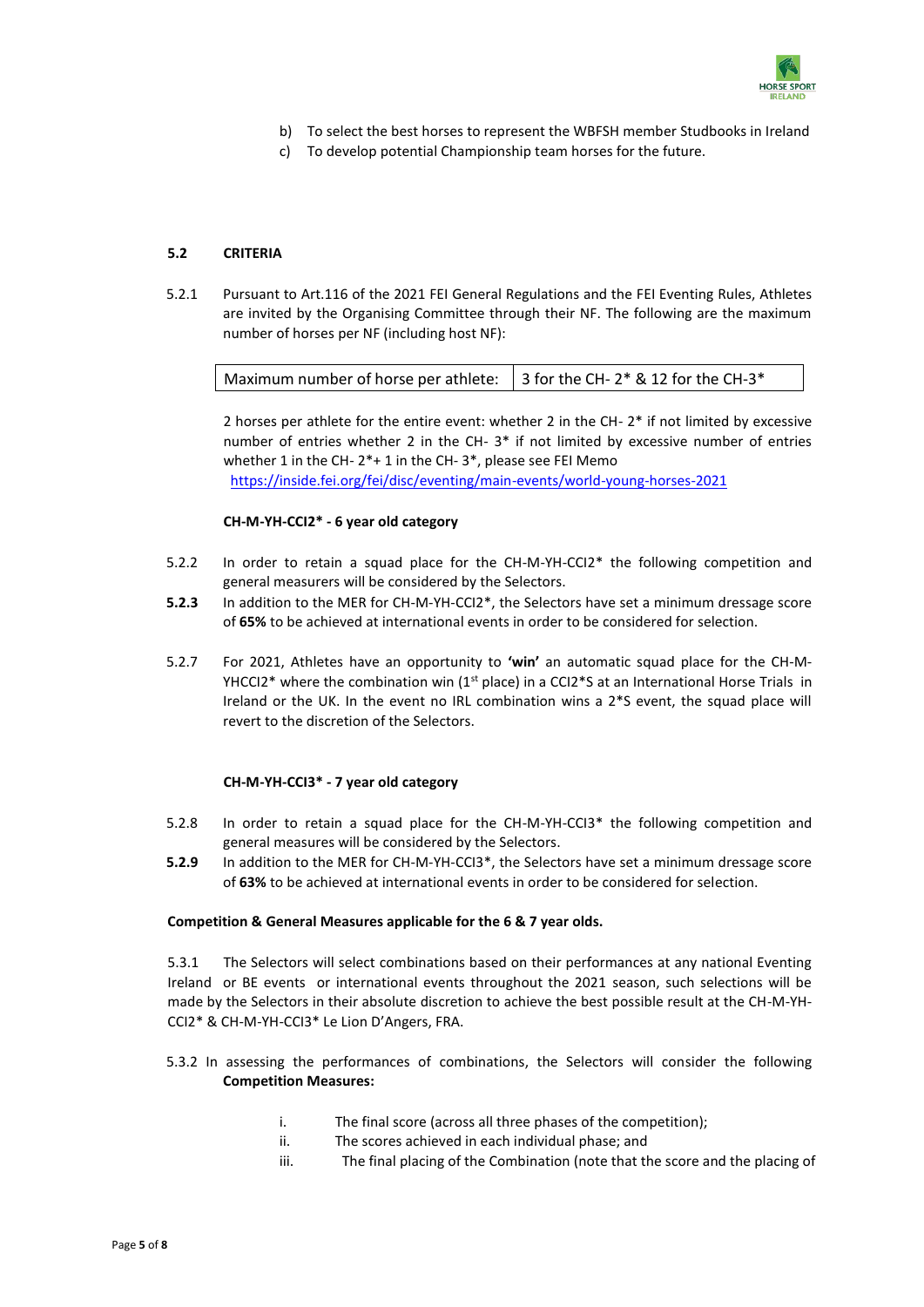

each Combination will be considered but do not automatically position one Combination above another for selection purposes)

- 5.3.3 In assessing the performance of combinations, the Selectors will give consideration to **General Measures**. These general measures include, but are not limited to:
	- i. Past performances and present form of the athlete and horse combination, with particular emphasis on international results.
	- ii. the suitability of the Combination with regard to the likely characteristics of the cross country course and the arenas at Le Lion D'Angers, FRA and for the unexpected conditions of the CH-M-YH-CCI2\* & CH-M-YH-CCI3\* (taking into account the objective of securing podium finishes for the IRL WBFSH

Studbooks;

- iii. the ability of the Athlete and his/her support team to operate and perform in a FEI championship environment which is highly regulated & pressurised;
- iv. the ability of the Athlete and/or support team to contribute towards an effective team and winning orientated environment;
- v. the overall balance of the combinations that have been selected;
- vi. the ability and experience of the Combination to compete successfully at the highest level of international young horse competition;
- vii. demonstrated experience and/ or success at Championship level and the ability, or potential ability, of an Athlete to perform under the stress and pressure of a FEI Championships;
- viii. the ability of the Athlete to prepare their Horse to **peak condition** for a major campaign, such as the FEI WBFSH World Breeding Eventing Championships for Young Horses 2021;
- ix. consistency of performance and the likelihood of a suitable performance to contribute towards a medal outcome may be a consideration;
- x. exceptional ability of a Combination (and the potential to achieve an individual medal) may be a consideration and may, in the Selectors discretion, place a Combination with less experience or consistency ahead of another Combination;
- xi. Strong commitment to the Le Lion D'Angers Programme;
- xii. The athlete must be in good standing with the FEI, EI and HSI.

#### 5.3.4 **FEI Points**

Athletes should note that the FEI will rank combinations based on their performances in international competition and these can be used by the FEI to allocate places in the two competitions, if oversubscribed. It is not possible to determine what the cut off point will be but it is essential for combinations to have FEI points i.e. placings at international level. This year there will be three places for Ireland in the six year old competition and twelve in the seven year old competition.

The definite entry date is as per FEI schedule 2021 (not yet published).

FEI Points are awarded as Follows:

CIC2S**:** 11 , 9 , 8 , 7 , 6 , 5 , 4 , 3 , 2 , 1

CIC3S: 21 , 19 , 18 , 17 , 16 , 15 , 14 , 13 , 12 , 11 & so on down in increments of 1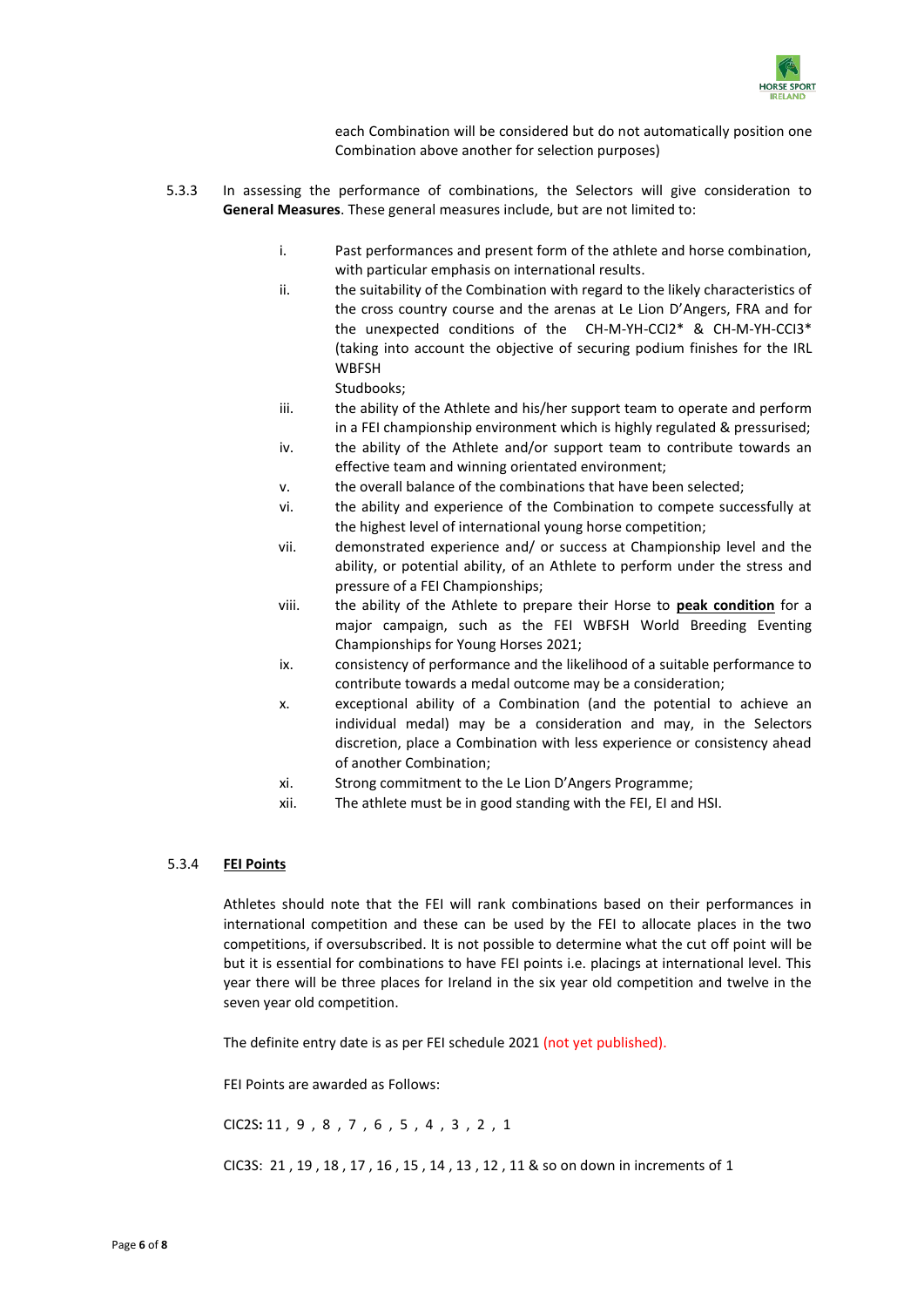

CCI2L**:** as for CIC\*\* above

CCI3L**:** 41 , 38 , 36 , 34 , 32, 30 , 28 , 26 , 24 , 22 & so on down in increments of 2

Prospective candidates should note that while the Selectors will have a mind to the point's level of each combination with a view to them getting into their class it will not be the case that combinations will be selected based exclusively on FEI or EI points.

- 5.3.5 Athletes should note that where a squad place is secured as stated above, this place is wholly dependent on the athlete/horse combination maintaining fitness, form and soundness.
- 5.3.6 The soundness of the horse to meet the challenges of competing and travelling to the **CH-MYH-CCI2\* & CH-M-YH-CCI3\*** Le Lion D'Angers, FRA will be a significant factor in any selection decision. Athletes must keep the Selectors fully briefed on any health or soundness issues the horse may have both historically and throughout the selection period. From  $20<sup>th</sup>$ September 2021 all selected squad members must immediately inform the Selectors of any illness or injury (however minor). Where it becomes apparent that a squad horse is unsound, and/or that there was a non-disclosure relating to soundness, Selectors reserve the right to remove that combination from the squad with immediate effect. The decision of the Selectors on advice from the appointed Veterinarian is final.
- 5.237 Prior and subsequent to selection, the Selectors may undertake regular evaluations as to the combinations standard of fitness, their progress in training, their preparedness for the event and their form over three disciplines (as a combination and on other horses). Any advices provided by the appointed Veterinarian, Programme Coaches, and support professionals may be utilised by the Selectors where required. However, such evaluations shall be discretionary on the part of the Selectors.
- 5.3.8 Furthermore, the Selectors shall have the authority to remove a selected horse/athlete combination from the squad or as a reserve, where the selected horse and/or athlete has not maintained their fitness, standard of performance, form over three disciplines or any other performance related matter in which the Selectors considers important, which is not a standard comparable to that exhibited so as to gain selection to represent Ireland at the **CHM-YH-CCI2\* & CH-M-YH-CCI3\*** Le Lion D'Angers, FRA.
- 5.3.9 FEI qualified combinations will be invited to a training day on 15th September 2021 for the purposes of a final viewing day before selection. If necessary FEI qualified combinations based in the UK may be required to attend a final viewing day before selection. This viewing take will take place in the UK. Once selected, combinations will be invited to an official squad training day where the designated squad kit will be provided and a press call will take place. All selected combinations are required to attend unless expressly excused by the Selectors.

#### **SECTION VI FORCE MAJEURE**

- 6.1 In considering the performances of athletes at events or other attendances in line with this policy, the Selectors may, in their discretion, give weight to extenuating circumstances.
- 6.2 For the purposes of section 6.1 above, extenuating circumstances means an inability to compete, or perform at an optimum level arising from:
	- i. Injury or illness;
	- ii. Bereavement or personal misfortune, and/or;
	- iii. Any other factors reasonably considered by the Selectors to constitute extenuating circumstances;
- 6.3 Athletes unable to compete at events, trials or other attendances required under this policy must advise the Selectors by email of this fact and the reasons thereof as soon as practicable after the extenuating circumstances arise.
- 6.4 In the case of injury or illness, athletes may be required to undergo a medical examination by a doctor or doctor (s) nominated by Horse Sport Ireland. The Selectors reserve their right to remove an athlete where the designated medical officer deems the athlete unfit to compete, at the level which resulted in their selection for the **CH-EU-YH-CCI2\* & CH-EU-YH-CCI3\***.